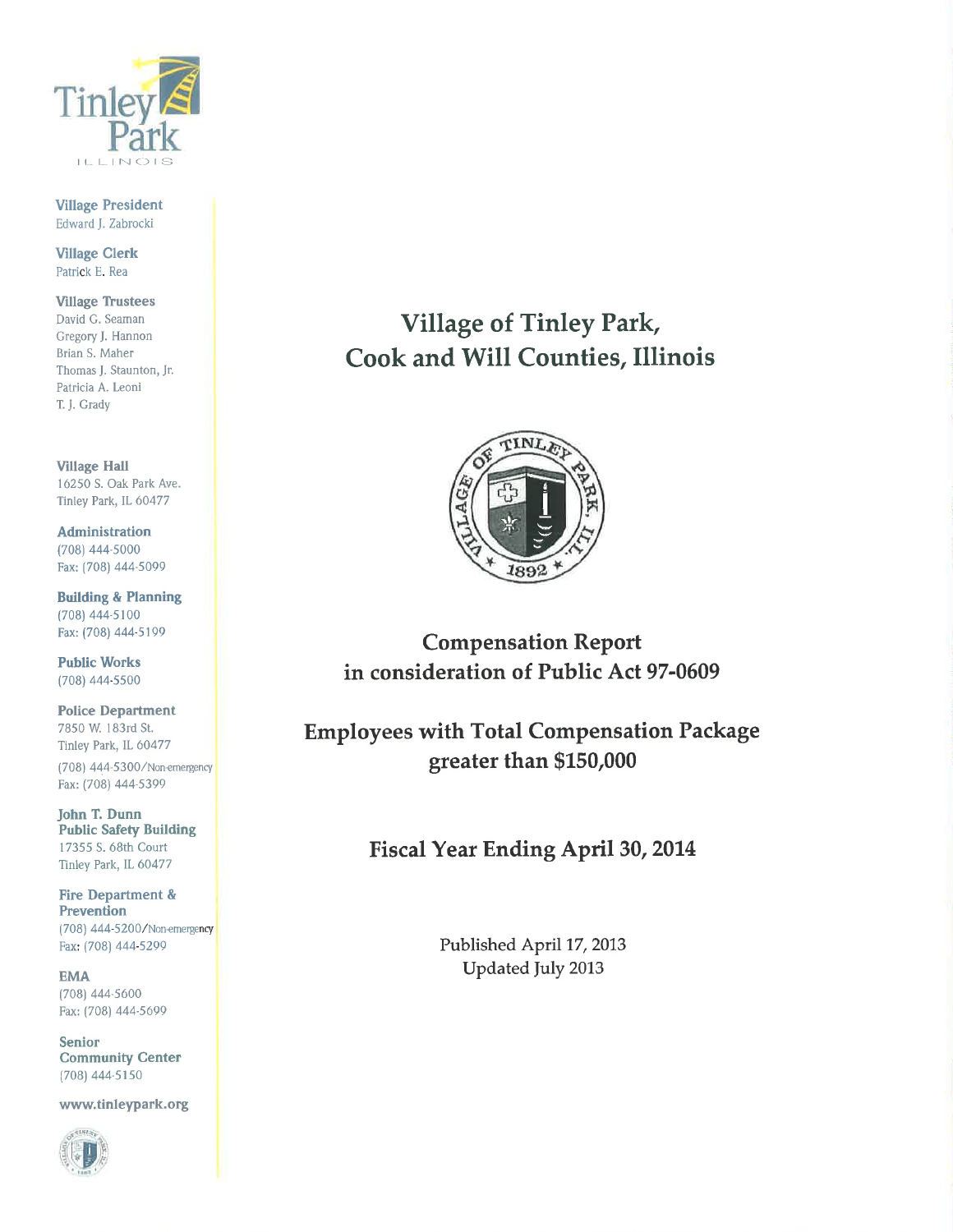

**Village President** Edward J. Zabrocki

**Village Clerk** Patrick E. Rea

## **Village Trustees**

David G. Seaman Gregory J. Hannon Brian S. Maher Thomas J. Staunton, Jr. Patricia A. Leoni T. J. Grady

**Village Hall** 16250 S. Oak Park Ave.

Tinley Park, IL 60477

Administration (708) 444-5000 Fax: (708) 444-5099

**Building & Planning** (708) 444-5100 Fax: (708) 444-5199

**Public Works** (708) 444-5500

**Police Department** 7850 W. 183rd St. Tinley Park, IL 60477 (708) 444-5300/Non-emergency

**John T. Dunn Public Safety Building** 17355 S. 68th Court Tinley Park, IL 60477

Fax: (708) 444-5399

**Fire Department & Prevention** (708) 444-5200/Non-emergency Fax: (708) 444-5299

**EMA** (708) 444-5600 Fax: (708) 444-5699

**Senior Community Center** (708) 444-5150

www.tinleypark.org



## **EMPLOYEE COMPENSATION**

In August 2011 Public Act 97-0609 became law. This Act amended the Illinois Open Meetings Act and the Illinois Pension Code and requires additional disclosures to be provided by Illinois public bodies.

The Act requires that all Illinois Municipal Retirement Fund (IMRF) employers must post information for each employee having a total compensation package that exceeds \$75,000 per year within 6 days of approval of a budget.

The Act also provides that any IMRF employer that approves an employee's total compensation package equal to or in excess of \$150,000 per year must post the total compensation package at least 6 days before the approval of a budget.

For purposes of the Act, "Total Compensation Package" means payment by the employer to the employee for salary, health insurance, a housing allowance, a vehicle allowance, a clothing allowance, bonuses, loans, vacation days granted, and sick days granted. This definition of "Total Compensation Package" includes only items that are paid directly to the employee, and not expenses incurred by the employer for the benefit of the employee. Accordingly, expenses such as health insurance premiums, and retirement system contributions paid by the Village to companies or individuals other than the employees would not be included in the computation of the Total Compensation Package. An employee's vacation time is provided in accordance with Section 6.6 of the Village of Tinley Park Personnel Manual and is included within the salary for the position and is not an additional The Village does not provide employees sick days. compensation benefit. Additionally, as noted above, under the provisions of the Act, the Village is only required to provide disclosure of employees participating in the IMRF pension system.

Following the definition of Total Compensation Package as provided in the Act, the Village of Tinley Park does not have any employees subject to the \$150,000 separate disclosure requirements of the Act.

The language of the Act does not clearly define how this disclosure should be presented. The Village is providing the attached list of employees by both name and position whose "true" Total Compensation Package exceeds \$150,000, inclusive of such other costs incurred and paid by the Village that benefit the employee. All employees meeting this benchmark, including those covered by other pension or retirement systems, are included. The information within this report is on a projected basis for the fiscal year beginning May 1, 2013 and ending April 30, 2014.

Bast & Betterlauser

Brad L. Bettenhausen Village Treasurer